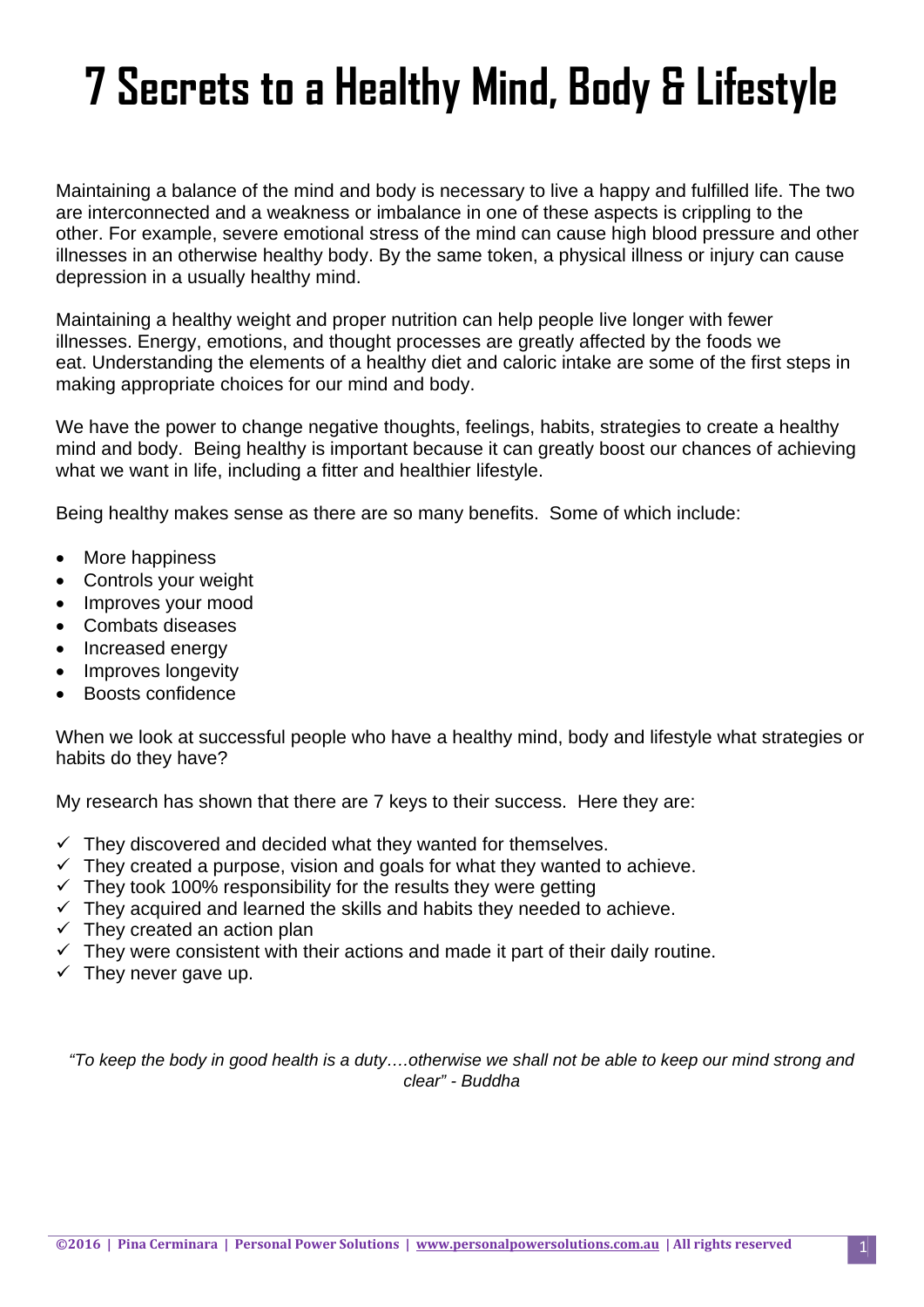## **# 1 - DISCOVER & DECIDE WHAT YOU WANT**

You cannot have success if you do not know what it means for you. Everyone views success differently and using someone else's standard for success is like eating another person's lunch and expecting to love it.

Your success has to come from you. And therefore, it really does belong to you.

Before you can begin achieving your goals you first have to know why you want it and then what you want. If you want to achieve your goals, improve your life, enjoy life or whatever it is you want to achieve, you first have to decide why it is important and then come up with a plan.

So how do you discover this? First, you start thinking about WHY. Why do want to accomplish having good health, a slim body and feeling sexy? For what purpose do you want to have this? Is it to have more energy, to be able to achieve more in your day, keep up with the kids, feel great in your clothes, feel more confident, be a great role model for others or to be able to participate in sports events? Or feel young and sexy again?

It's important to know the reasons why you want to have a healthy mind, body and lifestyle. Your reasons must come before your answers. This is a critical first step to success. Dig deep and be honest with yourself. Ask yourself the question and write down 10 reasons as to why you want to have this success.

Another way of discovering and deciding on what you want is to think of your own personal stories where you were unhealthy, feeling sluggish, not sexy and how these times may have held you back. Write out these stories and put as much detail as you can, with how you felt, what you saw and heard. Make these stories as detailed as possible so that they have great meaning for you. This will create your change.

*"If you don't know what you want, you end up with a lot you don't" – Chuck Palahniuk*

## **# 2 – CREATE YOUR PURPOSE, VISION & GOALS**

There is a lot of evidence and research that has proven the amazing benefits of goal setting. People that set goals are in the tiny minority of the general population and these are the people that experience abundance in many areas of their life.

Do you know what you want out of life? Do you move towards it with passion and zest? Do you stretch yourself to achieve results that you thought may be unachievable?

Start with the end in mind.

When you set goals you are influencing your subconscious mind to take action and get you to where you want to be. It takes effort, focus and action to turn your goals into reality. The best goals to set are 90 day goals. This is a good time frame as it is long enough to accomplish a significant task or project, but short enough that it puts a bit of pressure for you to take action to achieve it.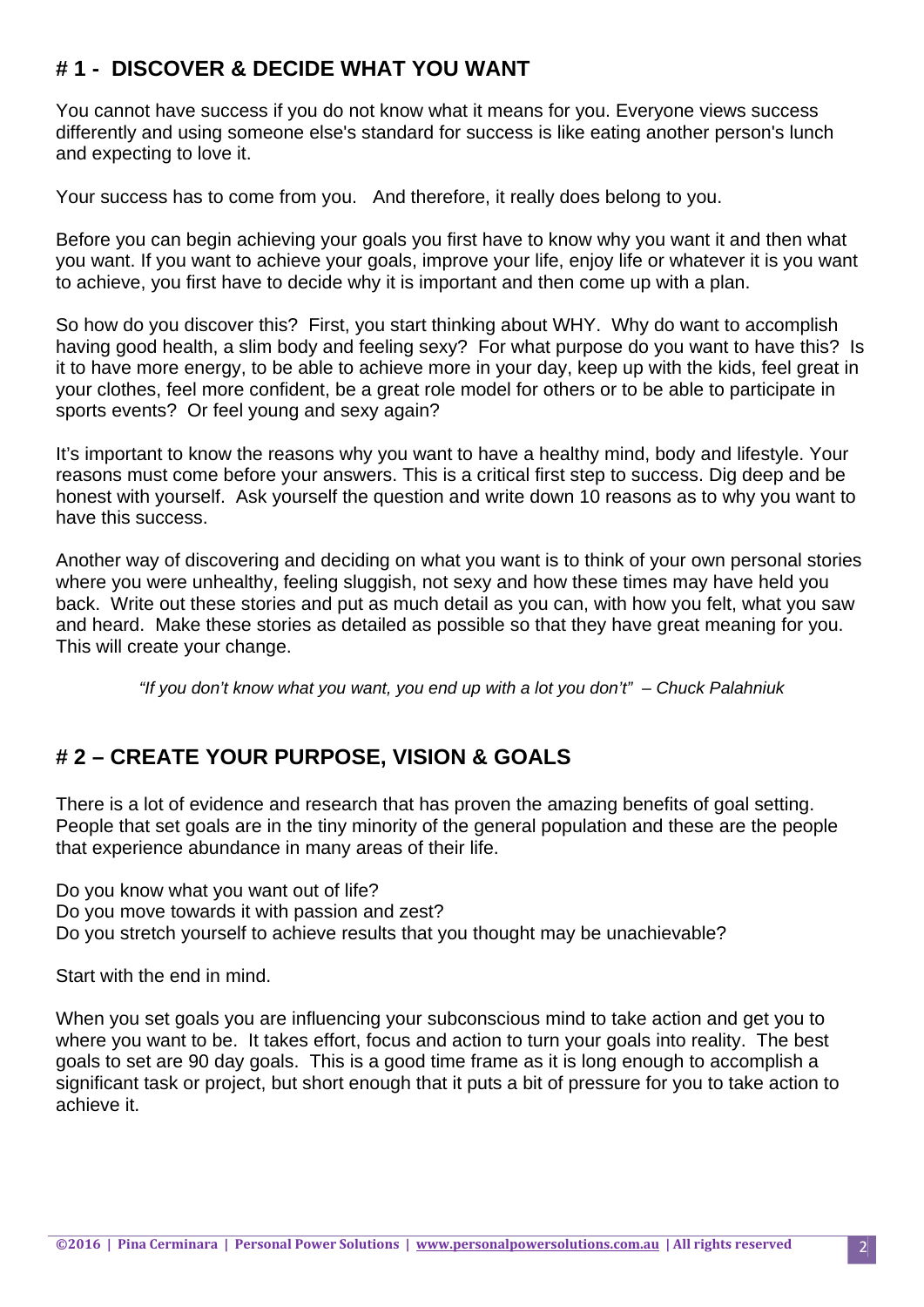#### Using SMART Goals

When you have decided for yourself that it is time to change to a healthier life style or maybe just lose some weight, your first step is to choose your outcome or goal. Goals identify the overarching aims of the program. Goals are broad statements for achieving your results and will guide the action plan to ensure your success.

To give your action plan more detailed information, you can follow the SMART template by planning and creating your action. In this case ' S.M.A.R.T. ' stands for: Specific, Measurable, Attainable, Realistic, and Timely. By using this SMART-principle you can make your action very clear and personal. This will increase the chance of you actually performing the action.

Write SMART goals:

| Specific:   | Be specific in what you want to achieve and the action steps you will take.       |
|-------------|-----------------------------------------------------------------------------------|
| Measurable: | If you can't measure it, you can manage it.                                       |
| Attainable: | Identify what you will do to reach your goals.                                    |
| Realistic:  | Set goals you can realistically accomplish in a few weeks or months.              |
| Timely:     | Set a time expectation. Have a start and finish date by which you expect to reach |
|             | your goal. This gives you a clear target to work towards.                         |

For example, if you were interested to get fit, instead of staying: 'I want to be more active', write:

| (Specific)   | I will be jogging 5 kilometres 4 days a week                                        |
|--------------|-------------------------------------------------------------------------------------|
| (Measurable) | I will log my activity each day that I exercise and note how many kilometres I have |
|              | done each time.                                                                     |
| (Attainable) | I will start with half a kilometre and add half a kilometre each week.              |
| (Realistic)  | I will follow a jogging schedule to keep track                                      |
| (Timely)     | It is 8 weeks and I am jogging 5 kilometres with ease.                              |

Set rewards as a result for achieving your goals. This is a powerful way to keep you motivated. It doesn't have to be big or cost a lot of money. Having a beauty treatment is one of my favourite rewards. Rewards can be anything: a movie, a visit to your favourite restaurant, a new piece of clothing, one hour in the day all to yourself.

Another powerful way of moving towards your goals is to create a vision board. This is a visual reminder for the things that you want. Gone are the days where we would get a bunch of magazines and cut them out and past them on poster paper. We now have the internet and google and we can search and find many images that we can use for our vision board. If you have actual items to put on your board, such as a cheque or airline tickets for example, you can put these on your board. When making a vision board, make sure you cover all aspects of what you want from your life, eg home, car, family, holidays, travel, finances, health and fitness, books, etc.

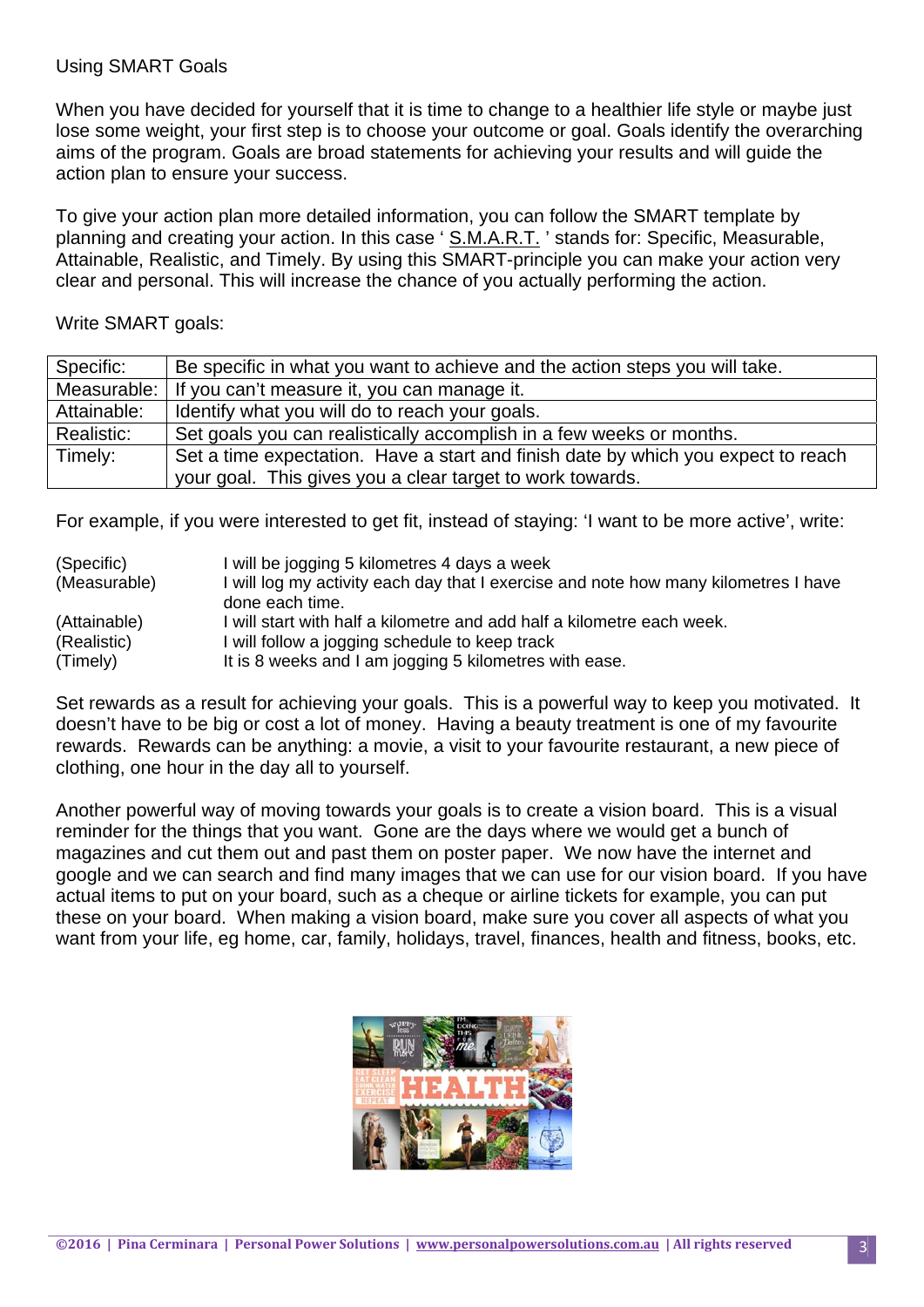## **# 3 – BE 100% RESPONSIBLE FOR YOUR RESULTS**

If you want to have success, you have to take 100% responsibility for everything that you experience in your life. This includes your achievements, the results you produce, the quality of your relationships, the state of your health and physical fitness, your finances, your feelings. In fact — everything!

In fact, most of us have been conditioned to blame something outside of ourselves for the parts of our life we don't like. We might blame our parents, our bosses, our friends, our co-workers, our clients, our spouse, our children, the weather, the economy, our astrological chart, or our lack of money. We can blame anyone or anything. We want to avoid looking where the real problem is ourselves.

Look at the way you think, the language you are using, what you are choosing to believe. Are you taking full responsibility for the way you approach things in life OR are you in blame mode, using justification or blaming someone else and telling yourself how you can't or couldn't. This is all about you moving from having excuses that don't get you satisfying results, to being responsible and taking action. Be flexible and willing to do it differently if you have to.

If you want be healthy, slim and sexy, then you are going to have to take 100% responsibility for it. That means giving up all your excuses, all your victim stories, all the reason why you can't and why you haven't up until now, and all the blaming of outside circumstances. You have to give them all up forever.

You have to take the position that you have always had the personal power to make it different, to get it right, to produce the results you are after. For whatever reason - from ignorance, lack of awareness, fear, needing to be right, the need to feel save—you chose not to exercise that personal power. Who knows why? It doesn't matter. You can change that today. All that matters now is that from this point forward you choose to act as if you are 100% responsible for everything that does or doesn't happen to you.

*"I believe that we are solely responsible for our choices, and we have to accept the consequences of every deed, word and thought throughout our lifetime" – Elisabeth Kubler-Ross* 

# **# 4 – SKILLS & HABITS YOU NEED**

Here are a list of great skills and habits to have a healthy mind, body and lifestyle.

#### **Believe in Yourself**

Many people don't believe they can be healthy or lose weight because they've been on diets or exercise routines that don't work.

You might also believe you're unworthy of being slim and that your excess weight is an expression of how you view yourself.

Your beliefs shape your reality - and if you don't believe you can be fit, healthy or lose weight, you won't.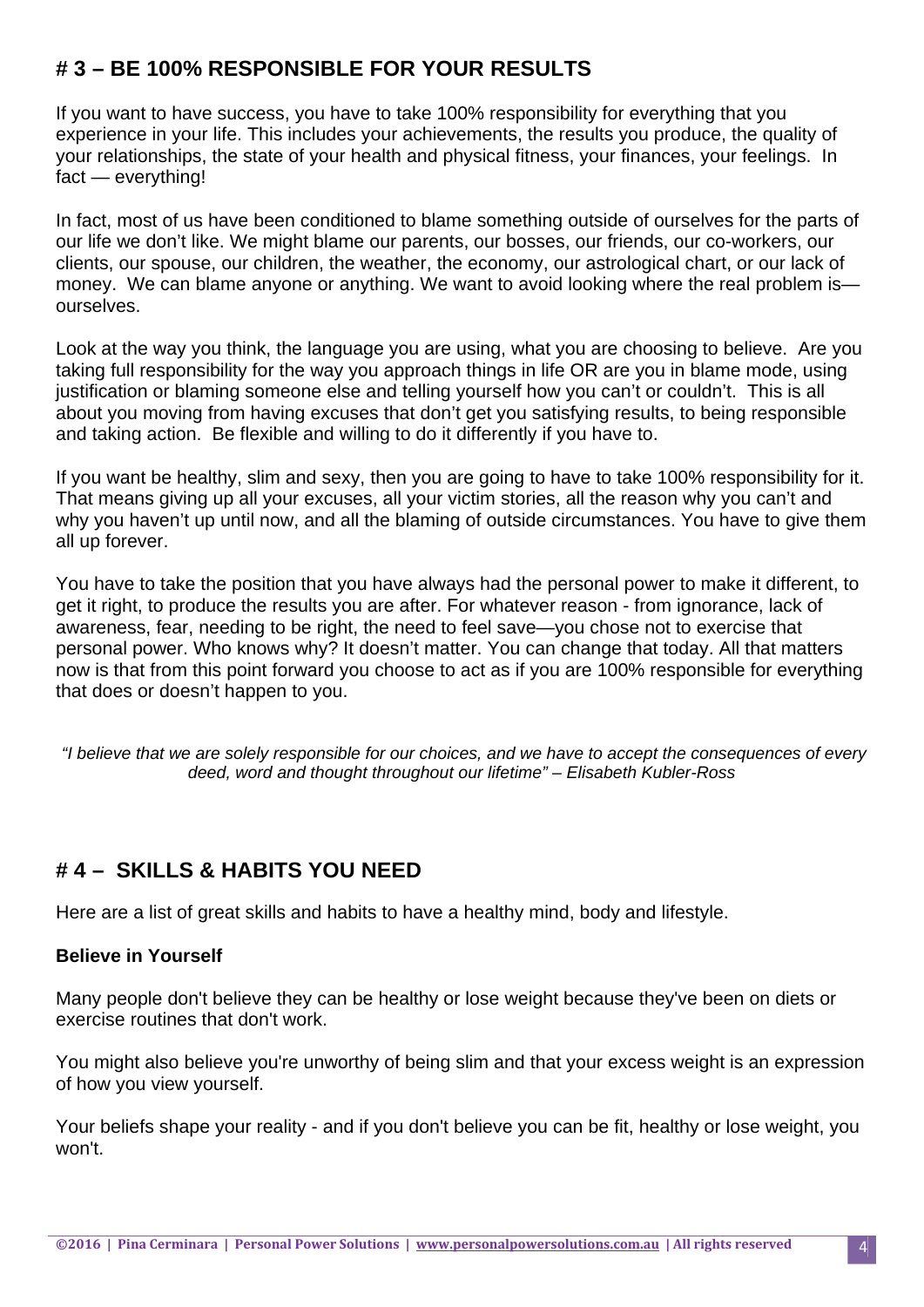#### **Breathe Deeply**

Oxygen is a vital source of life and you may know how to breathe. But are you breathing properly? Most people don't. We take shallow breathes and breathe to 1/3 of our lung capacity. Practice full breathes where your lungs are completely filled, your abdomen expands and there is minimum movement in your shoulders.

#### **Drink lots of water**

We are 70% water. Your body needs fluid to perform at all levels. Most of us actually don't drink enough water every day. Water is needed to carry out our body functions, remove waste and carry nutrients and oxygen around our body. Since we lose water every day, we need to replenish our water intake.

Your body will try to retain whatever water you take when you don't take in enough water, leading to increase in weight. If you drink regularly, your body knows that it's going to get is supply of fluids, so it doesn't try to retain more water.

The amount of water we need is variable, but generally we need to drink about 2 to 3 litres of water, or about 8 to 10 glass per day.

Did you know that a lot of the calorie burn from drinking water comes from your body working to bring cold water to 98.6 degrees – so drinking hot water or beverages all the time won't be as good as boosting your metabolism as cold water will.

#### **Stop Stressing**

It's not just unpleasant to be stressed – it's also bad for your metabolism. Cortisol is a big stress hormone and when activated, your body's more likely to store fat.

#### **Get plenty of sleep**

Research shows that being sleep-deprived on a regular basis tends to increase people weight more than those who get a good night's sleep on most nights. Why? It's because it can throw the hormones that control your appetite out of whack, making you feel hungrier and causing you to eat more. It is recommended that you get at least seven hours sleep a night.

#### **Better Nutrition**

Sadly, it is true that fruits and vegetables grown decades ago were much richer in vitamins and minerals than the varieties most of us get today. The main culprit in this disturbing nutritional trend is soil depletion: Modern intensive agricultural methods have stripped increasing amounts of nutrients from the soil in which the food we eat grows.

It is important that you make healthy choices in food that nourish your body. When your nutritional levels are low, you lose weight slower and your levels of the hormone ghrelin, which makes you hungry, are increased. It can be difficult to get enough nutrition in our diets, and if this is the case, taking a supplement when you won't be getting as much of the nutrients can help you drop pounds more easily.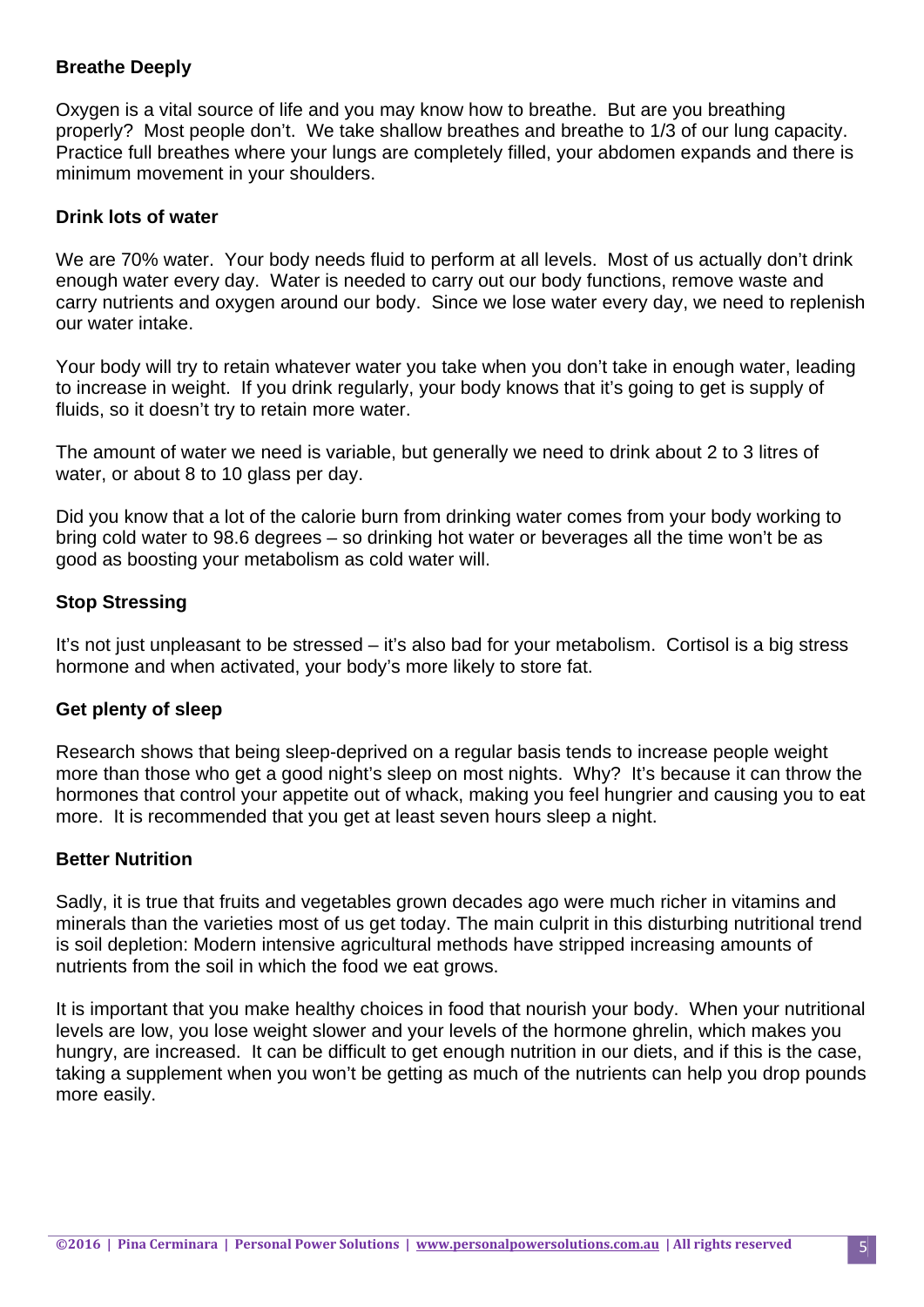#### **Eat enough food**

One of the biggest mistakes people make is not eating enough to fuel their body and assist with their fat loss and lean muscle gain goals. You need to eat regular meals packed with protein, some complex carbs, lots of vegies and some good fats. Starving yourself is only going to slow down your metabolism and see you gain weight long term.

#### **Exercise regularly**

Exercising a minimum of 3 days per week and doing something that you enjoy will lead to long term health and weight loss success. If you haven't exercised before, doesn't mean you can't do it. You simply need to develop the habit of doing it. Take the stairs, walk to walk or the shops. Do whatever it takes to encourage your body and mind to get used to the habit of exercising.

#### **Dump the Diets**

Diets don't work. This is one of the most ineffective ways of losing weight. It involves depriving yourself of food for weeks or months, denying yourself the things you like and then seeing your goal weight sabotaged the moment it is has been achieved. Depriving yourself is not the answer to achieving long term health.

#### **Purge negative people from your life**

Having a healthy positive mind is an important part of a healthy lifestyle. You don't next toxic people in your life. If you feel that a friend is overly critical or negative, then consider whether you should let them go.

#### **Be kind to yourself**

You don't need negativity from yourself either. Listen in on the thoughts that come up in your mind and get rid of negative thoughts you hear. A lot of overeating happens because one feels unhappy, so by staying in a positive happy state by yourself, you cut out that unhealthy dependence on food to be happy. Be kind to yourself. Speak to yourself like you would a good friend.

#### **Stop smoking and avoid passive smoking**

There is extensive evidence to prove that smoking is detrimental to health, severely increasing the risk of lung cancer, kidney cancer, oesophageal cancer (of our gullet), heart attacks and more. If you are a smoker, quit for better health – not just for yourself but also your family and friends.

Second hand smoking (breathing air from smokers) causes many of the same long-term diseases as direct smoking. Avoid smokers and cigarette smoke where you can.

#### **Boost your Confidence**

Our sexiness is about total confidence. It doesn't matter what your weight is, it's your internal voice that dictates whether you feel sexy or not. Shutting out the negative self-talk in your head that criticizes your perceived flaws is essential to feeling sexy and having real confidence. You are you in control of that inner voice – not society, not your partner, not your family – YOU ! You get to choose how you feel about yourself, at any size or shape.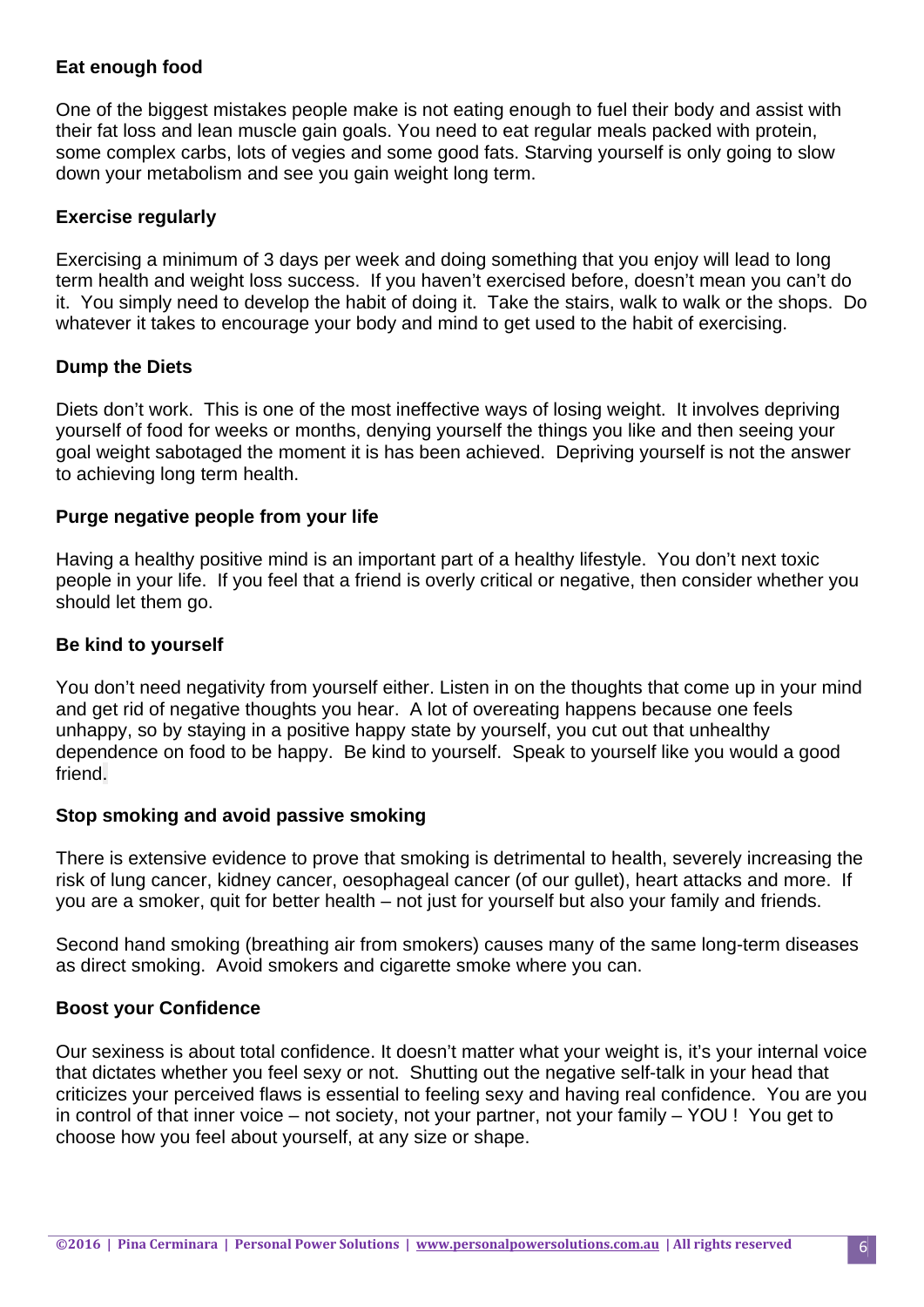You may think that your fat jeans make you feel better when you're feeling yuk, but you are actually perpetuating that negative mind-set of "fat" every time you put them on. Dressing well reinforces you that your body is special and it deserves nice clothes. Even the garments you wear closest to your skin can affect how you feel. Wear garments that make you feel great and sexy. That will give you a sexy confidence that will stay with you whether your weight is up or down.

Remember to be who you are and not try to be somebody else. Confidence is the key. Sex appeal involves a belief in yourself that you can and will appear sexy. Most public icons or even film stars carry their sexiness in their confidence. Even a simple smile shows confidence and appeal. In fact the starting point to sexiness starts with confidence.

*"We are what we repeatedly do. Excellence, then, is not an act, but a habit" – Aristotle* 

# **# 5 - ACTION PLAN**

A healthy mind, body and lifestyle doesn't just happen. It's the results of actions that you take on a consistent basis. Here are 3 simple steps to designing an Action Plan.

- 1. Set your goal
- 2. Activities
- 3. Strategies

## **SET YOUR GOAL**

We have discussed previously about setting your goals using the SMART template. Decide and set your goals. This is the first step to your action plan. You have to know what you are working towards.

For example, let's say you set a goal that you will eat healthy food that nourishes your body.

If you are using the SMART template, then you could create your goals like this:

| Specific:   | I will eat healthy food that nourish by body                                 |
|-------------|------------------------------------------------------------------------------|
|             | Measurable: I will make healthy choices for my meals and snacks.             |
| Attainable: | I will use a journal to record what I eat at every meal and snack every day. |
| Realistic:  | I will have a 'treat' meal once a week as a reward                           |
| Timely:     | I will have more energy in 8 weeks' time                                     |

*Tip:* 

*Reward yourself.* 

*Don't forget to reward yourself after you have successfully performed your planned action, even if your action was small. Rewards can be things like: allowing yourself to go see that movie, or just sit down and do nothing. Rewarding yourself with food is not preferable especially if you are trying to lose weight.* 

## **ACTIVITIES**

Activities are the actions that need to achieve your goal. These are all the day to day tasks for your action plan.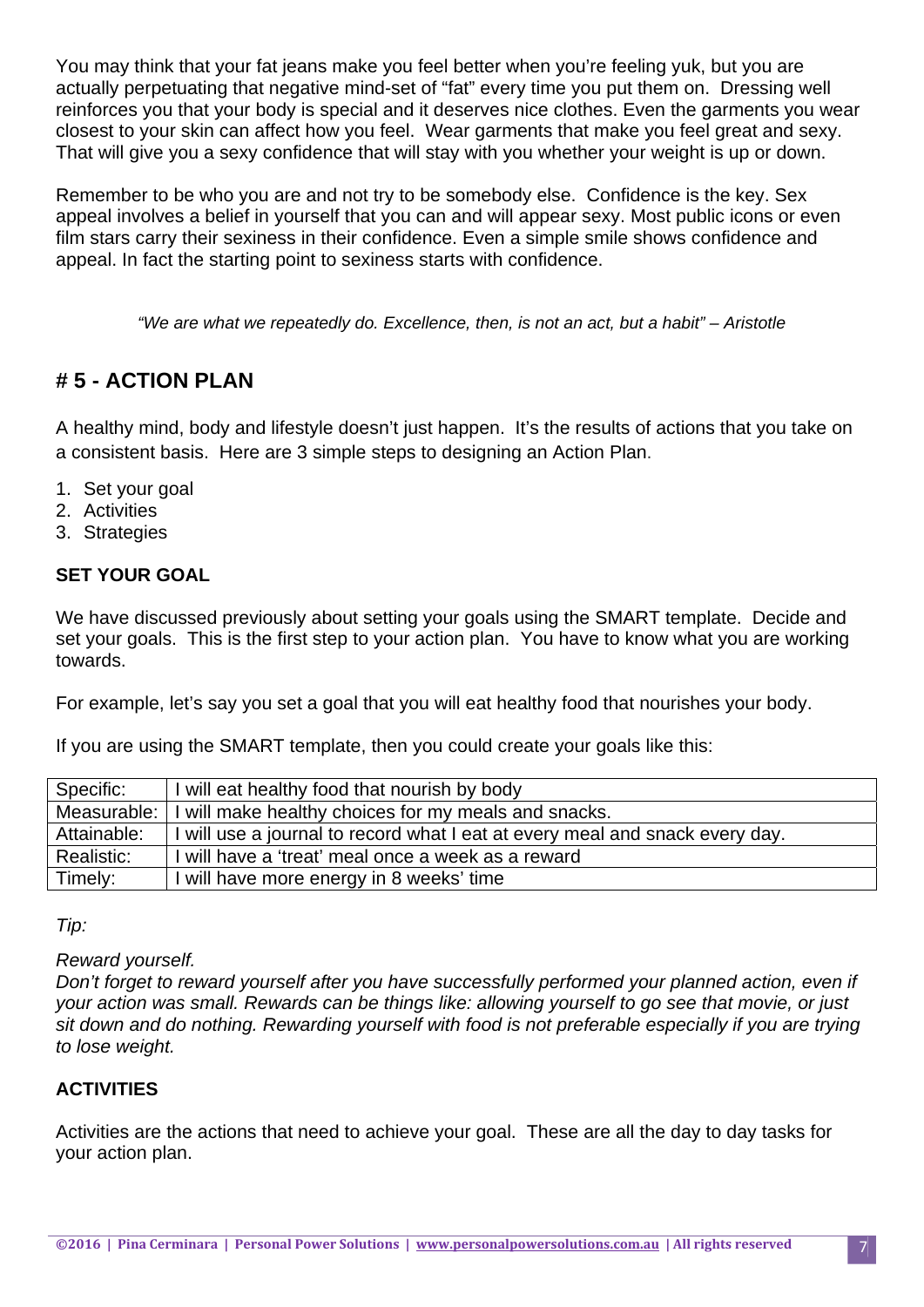So now that you have set your goal, let's look at some examples of how to apply it for planning actions.

Get a medical check-up Avoid pre-packaged food Avoid take away or junk food Prepare meals from scratch Drink 8 glasses of water Eat fresh fruit and vegetables Eat smaller meals more regularly Participate in daily exercise Schedule time for rest and recreation Meditate or do yoga regularly

*Tip: -* 

*Visualizing your actions* 

*To increase your chances of performing the action, imagine yourself doing it before you are going to perform it. This way you can train your mind getting used to the idea. Research has shown that imagining your actions before you perform them, increases the likelihood of actually performing them. It also increases the accuracy and confidence of how you are going to perform them. You can see it as practicing, before you are actually going to do it.* 

## **STRATEGIES**

Strategies are the more detailed ways of reaching your goal. These strategies need to be feasible and achievable. So now that you have set your activities, let's look at some examples of how to apply strategies for being healthy, fit and slim.

Eat a healthy breakfast every morning Won't skip on any meals Eat a piece of fruit for my afternoon snack Monday to Friday. Take a healthy lunch to work minimum 4 days a week Steam my vegetables instead of frying Experiment with different spices to use less salt Won't go grocery shopping when I am hungry Drink minimum 8 glasses of water every day Go to bed at a reasonable time and get at least 7 hours sleep per night Read a book on nutrition, one chapter per night Walk a minimum of 3 days per week Participate in a fun exercise activity once a week, say bike riding Tell myself every day that I am worth it

#### *TIP:*

*If you want to be fit, healthy and slim then the fastest way to do that is to replicate what other people are doing that have the results you are after. Just as children model from their parents, you can also model off people who you may admire or who inspire you. The fastest way to model someone is to simply ask them questions on how they think, what do what they do and what habits and actions they have in their day, week etc. Or you could simply observe their behaviours for a period of time and learn about their attitude and habits. Then it is simply implementing the thinking and behaviours into your own lifestyle.* 

*"Don't wait to be ready to take action, instead take action to be ready" – Jensen Siew*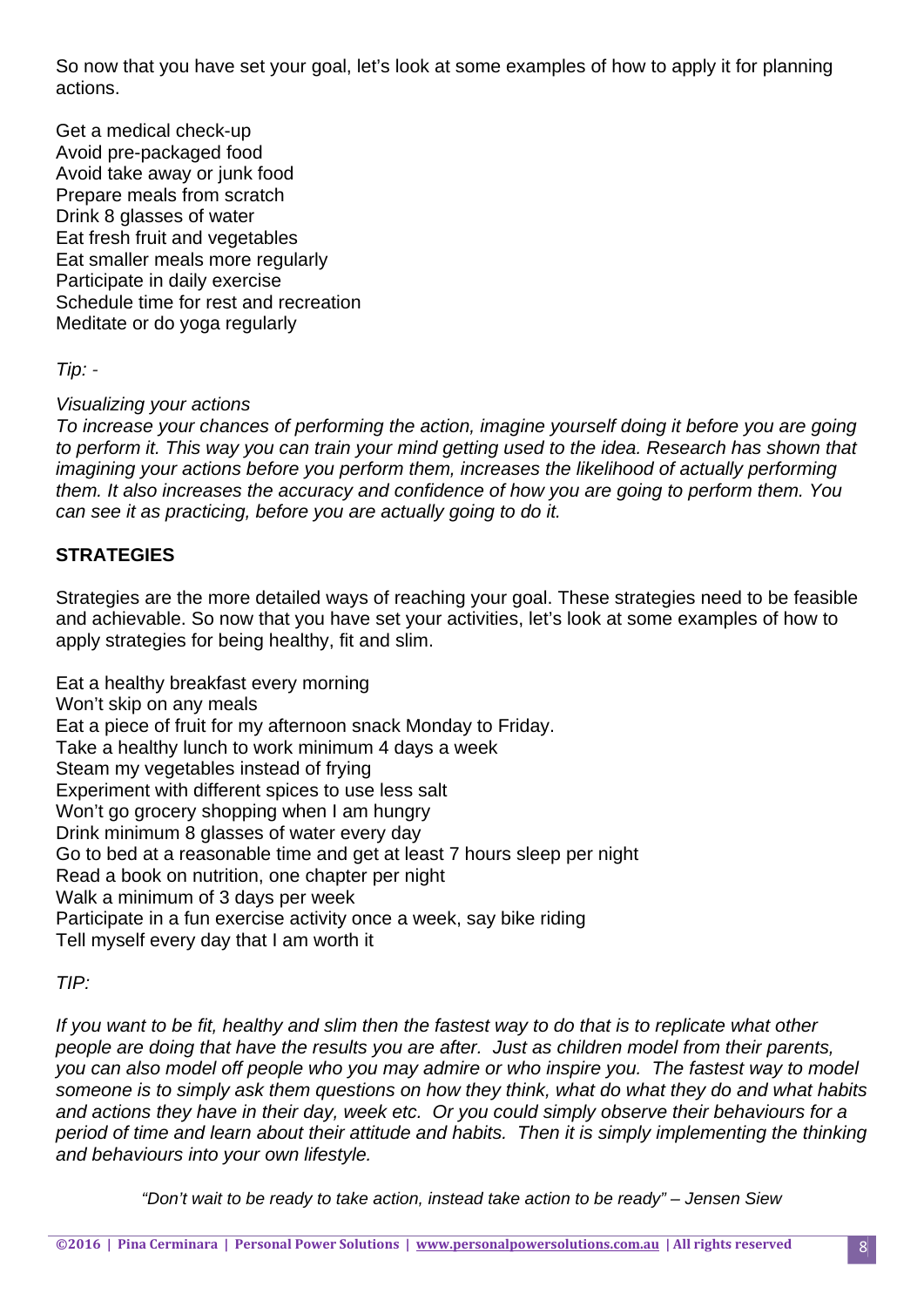# **# 6 – BE CONSISTENT WITH YOUR ACTIONS**

Consistency is a necessary ingredient in success. It's strange, because most people do not seem to know its true power.

Whenever I start a new action plan or project there's that initial excitement that always keeps me going for weeks to sometimes months. When the excitement wears off, things can start to drop off and this is when you have to be honest with yourself and be consistent with what you are doing, especially if the end result is important to you.

Even when you're passionate about something, you still have to whip out your discipline to keep going through the dips. When you get through that first dip, the results can sometimes be quite amazing.

The 5 keys to consistency:

#### **DISCIPLINE**

Having a well-trained discipline muscle comes in handy when you run out of steam, as I said above. You can build your discipline in many ways. When you push yourself just a little bit more each time, your discipline muscle grows. Even when you don't want to do something, for example, exercise on a particular day, pushing yourself to do it, will teach you the discipline to take action even when you don't really feel like it. It gets easier the more you do it.

## PATIENCE

We live in a quick-fix society. We want our results now. You can overcome this, by setting a realistic time-frame for what you can expect with the amount of work you are putting in. You must keep in mind that you must take action consistently before you can see any results. For instance you may not see or feel any results in a couple of weeks. It usually takes around 6-8 weeks before you may see results resulting from healthy eating or exercise.

#### TAKING ACTION

Taking action has to be one of the biggest secrets of success. It's tough and it's gruelling at times, but that is why you want to do what's important or what matters. If you love what you do, you'll enjoy the process so much more. Working your ass off in a gym might kill your enthusiasm, but walking with a friend every day might make it more enjoyable. The important this is to take action and be consistent!

#### **FOCUS**

You have to take action, but you cannot just take random action. It has to be on tasks that matter. The Pareto Principle or the 80/20 rule states that 20 percent of something always gives 80% of the results. So 20% of the tasks you do are responsible for the 80% of the results you get. Focus on what matters and what's most important to you. Stay focussed on your goal – for what you focus on you will get.

#### RESULTS

We all want results and we went them everywhere. We want more time, more money, more freedom, more love and more of everything. There's nothing wrong with that. We all have our paths to follow. Consistently doing the right things leads to amazing results. How can you know what the right things are? Find someone who's doing what you want to do and model them.